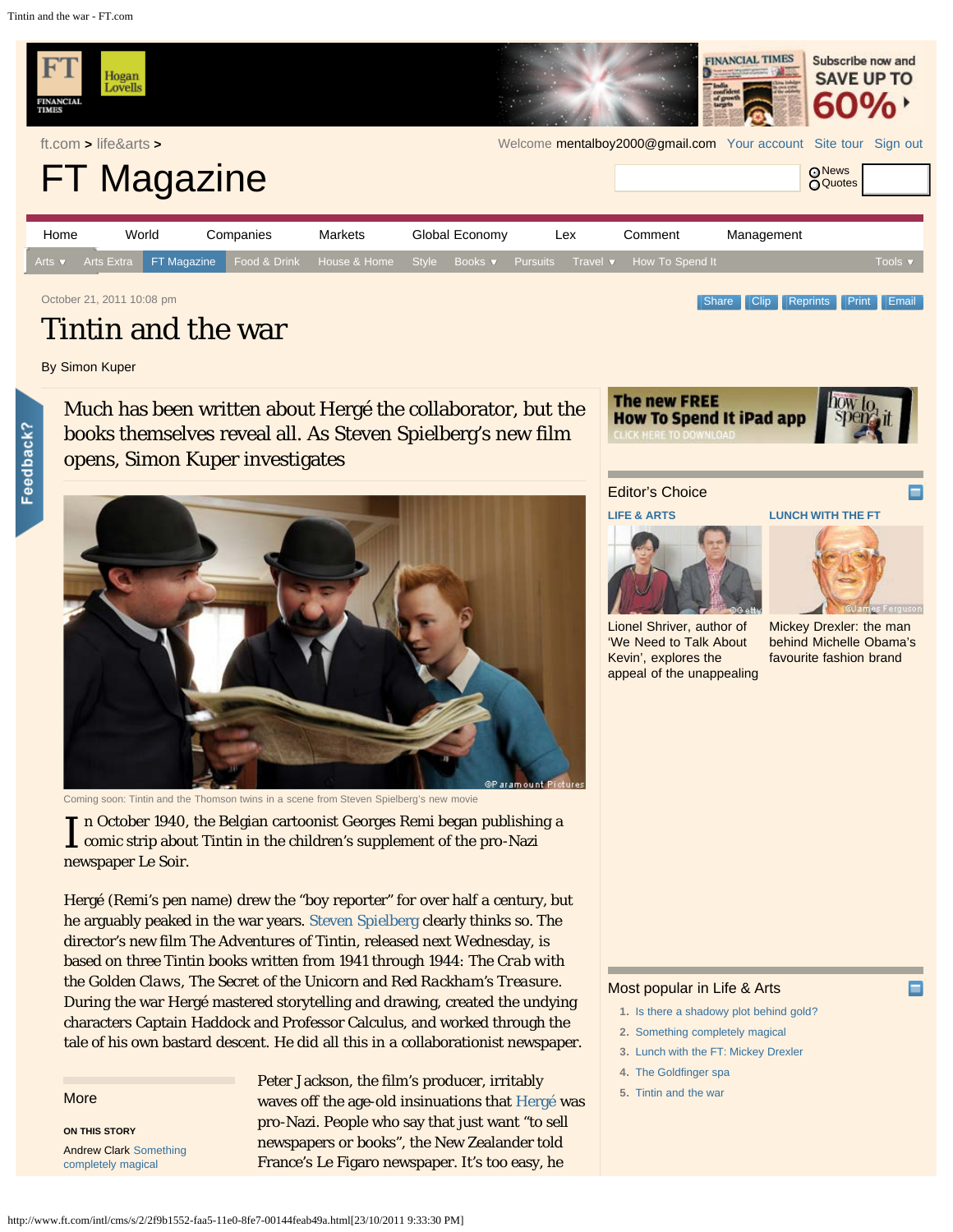[Bill Clinton talks to Simon](http://www.ft.com/cms/s/2/e0c1418c-f526-11e0-9023-00144feab49a.html) [Schama](http://www.ft.com/cms/s/2/e0c1418c-f526-11e0-9023-00144feab49a.html) Class of 2011 [So, who's got a](http://www.ft.com/cms/s/2/ec209ed4-f45d-11e0-bdea-00144feab49a.html) [job?](http://www.ft.com/cms/s/2/ec209ed4-f45d-11e0-bdea-00144feab49a.html) [Brassaï in America](http://www.ft.com/cms/s/2/832d98ec-f538-11e0-9023-00144feab49a.html) [Daring to dance](http://www.ft.com/cms/s/2/922976e0-efa7-11e0-941e-00144feab49a.html)

added, to attack somebody who can no longer defend himself, or to judge the war years from our own comfortable perch. If Jackson is right, nobody should ever write history. Yet the wartime Tintins are a fascinating topic for historians. The books provide a key both to Hergé's art and to the central trauma of his life.

Georges Remi was born into a lower-middle-class family in Brussels in 1907. He would later remember his childhood as grey and uneventful, and yet there were oddities. His mother, Elisabeth, would end up in a mental institution; his father Alexis and uncle Léon were identical twins of mysterious paternity. Elisabeth was known to interrogate the two in the evening to make sure she didn't accidentally retire to bed with the wrong brother. In the excellent [Hergé](http://www.ft.com/intl/cms/s/2/50387400-9362-11de-b146-00144feabdc0.html#axzz1bB2fPIcz) [Museum](http://www.ft.com/intl/cms/s/2/50387400-9362-11de-b146-00144feabdc0.html#axzz1bB2fPIcz) in Louvain-la-Neuve, Belgium, the twins peer out from a marvellous 1928 photograph. It hits you at once: with their hats, moustaches, suits, sticks and general stiffness, they are the hapless twins Thomson and Thompson in the Tintin books. Another relative whose physique inspired Hergé was his own younger brother Paul. Later, in the Belgian army, Paul's fellow soldiers instantly spotted the resemblance and nicknamed him Major Tintin.



Hergé on a scouting expedition

In conservative Catholic prewar Belgium, one of the few places where a boy could find excitement was the scouts. Hergé would remain a scout into his twenties. An old album in the museum contains snaps of his scouting trips: at the Eiffel tower in Paris in 1923, hiking through the snow of the Pyrenees, swimming in Germany in 1929. Hergé's first published comic strips were in scout magazines; in 1926 he created a pre-Tintin, a scout leader named Totor.

While others were becoming communists or fascists, Hergé found an ideology in *"le scoutisme"*. He swallowed it whole: boys together, word of honour, survival skills, good deeds. "It was with scouting that the world really began to open up before me," he recalled in 1974. "Even if it all seems a bit oldfashioned today, I still hold dear the values we learned." As Hergé's excellent biographer Harry Thompson (no relation) wrote, "Tintin was essentially a big boy scout too."

In the late 1920s Hergé joined the subscriptions department of Le Vingtième Siècle, a "Catholic newspaper of creed and information". The paper was

| <b>Multimedia</b>          | <b>Quick links</b>                       |  |
|----------------------------|------------------------------------------|--|
| Video                      | Mergermarket                             |  |
| <b>Blogs</b>               | How to spend it                          |  |
| <b>Podcasts</b>            | SchemeXpert.com                          |  |
| Interactive graphics       | Social Media hub                         |  |
| <b>Audio slideshows</b>    | <b>The Banker</b>                        |  |
| Tools                      | fDi Intelligence                         |  |
| Portfolio                  | <b>Professional Wealth</b><br>Management |  |
| <b>FT Lexicon</b>          | This is Africa                           |  |
| FT clippings               | <b>Investors Chronicle</b>               |  |
| <b>Currency converter</b>  | <b>Services</b>                          |  |
| <b>MBA</b> rankings        |                                          |  |
| Today's newspaper          | <b>Subscriptions</b>                     |  |
| FT press cuttings          | <b>Corporate subscriptions</b>           |  |
| FT ePaper                  | Syndication                              |  |
|                            | Conferences                              |  |
| <b>Updates</b>             | <b>Annual reports</b>                    |  |
| <b>Alerts Hub</b>          | Jobs                                     |  |
| <b>Daily briefings</b>     | <b>Non-Executive Directors' Club</b>     |  |
| FT on your mobile          | <b>Businesses for sale</b>               |  |
| Share prices on your phone | Contracts & tenders                      |  |
| <b>Twitter feeds</b>       | Analyst research                         |  |
| RSS feeds                  | Company announcements                    |  |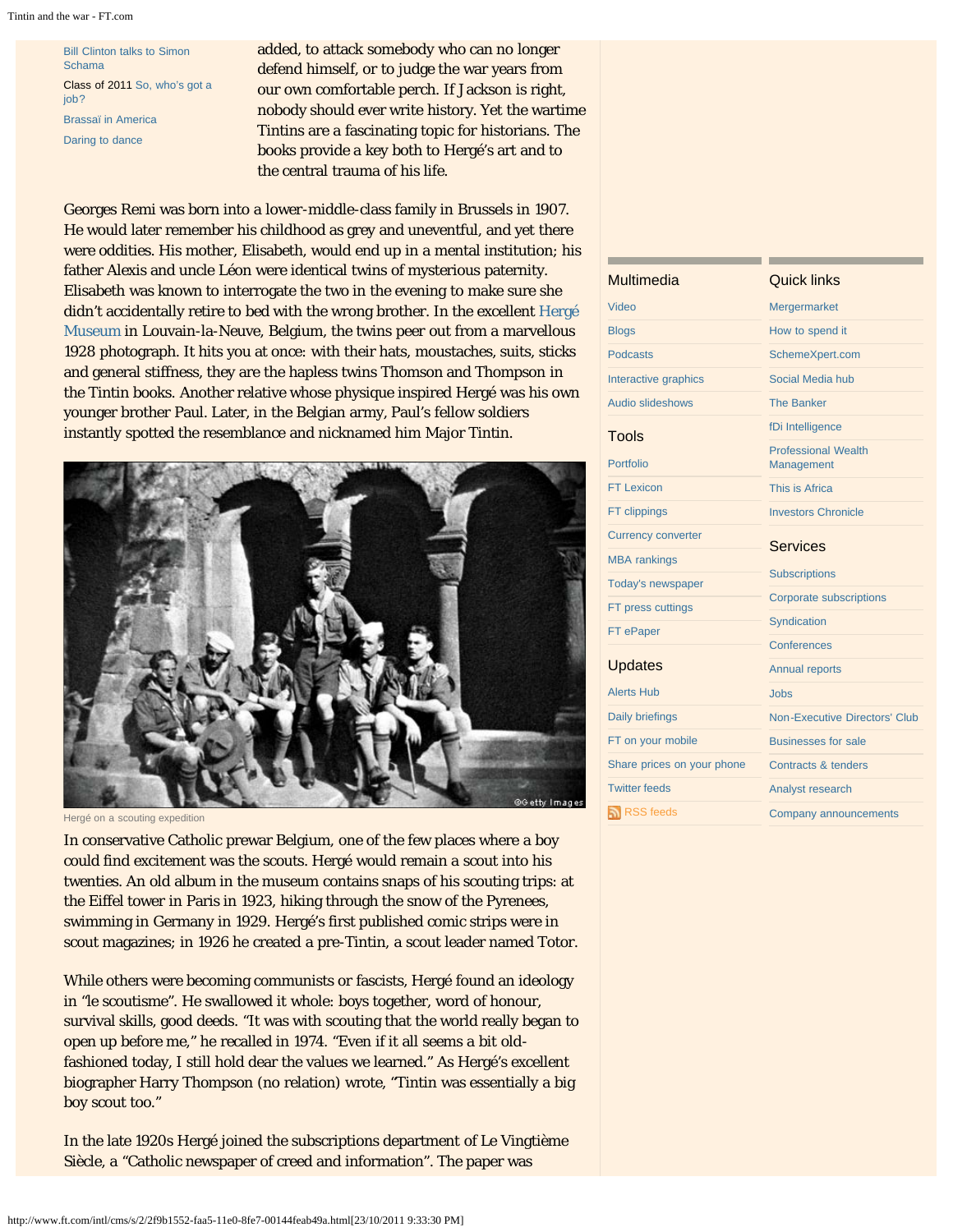conservative, anti-Bolshevik and very religious. This was close to the then Belgian norm, and to Hergé's own upbringing. At school he had been taught by priests, and Le Vingtième Siècle was run by Father Norbert Wallez.

However, the new ideology of fascism was starting to encroach. Wallez kept a framed picture of Mussolini on his desk, and many on the paper were anti-Semitic. The foreign correspondent Léon Degrelle would become a leading pro-Nazi politician and SS officer during the war. (Degrelle found postwar exile in Franco's Spain, and in old age falsely claimed to have been the model for the Tintin character.)

It was in Le Vingtième Siècle in 1929 that Tintin first appeared. The early stories bear the marks of the newspaper. In the first adventure Tintin exposes the USSR as a den of Bolshevik thugs. Wallez then persuaded Hergé to send the character to the Congo, "our beautiful colony, which has such need of us". *Tintin in the Land of the Soviets* and *Tintin in the Congo*, the first two of the 23 completed albums, are also the worst. They are poorly drawn, largely plotfree and the Congo book is so racist that a Congolese living in Belgium launched an ongoing legal bid in 2007 to ban it. Hergé later distanced himself from both books. Still, as he would point out, in 1930 almost all Belgians thought Africans were backward.

Hardly anyone in Belgium then had seen a comic strip with speech bubbles. Even Hergé was feeling his way along. Degrelle seems to have helped, by posting back a stack of American comics from assignment in Mexico. But as Hergé grappled with the new medium, he reached back to an only slightly older one: cinema. From the age of four or five he had gone with his mother to matinées. The slapstick humour of Tintin derives partly from Chaplin and Harold Lloyd, but cinema's influence on Hergé went deeper. Film gave him the pacing, close-ups and montages of the Tintin books. As Tom McCarthy, another of the legion of Tintin critics, points out, the Totor stories had actually been presented as "a great comic film", with the author's credit going to "Hergé Moving Pictures". Decades later, when Hergé was contacted by Spielberg, he regarded the American as a colleague. They arranged to meet in March 1983, but Hergé died in the month that Spielberg planned to come to Brussels.

The early Tintins, though flawed, were fantastically successful. By 1932 Le Vingtième Siècle was "selling ten times more copies than normal on Tintin day", wrote Harry Thompson. During the 1930s Tintins steadily improved. The books acquired good plots and plausibility. Hergé was following current events, and saving newspaper cuttings, albeit more as a source of realistic story ideas than out of any political commitment. He did so much research that some Tintin books read like fictionalised documentaries for children. Their precision gives them the quality of vivid dreams, fairy tales set in the 20th century.

Gradually the prewar books turned into commentary on the "low, dishonest decade". "Hergé had a great political and satirical dimension," his admirer Andy Warhol noted later. Many of the villains in these prewar stories are fascists. *The Blue Lotus* (1936) takes the Chinese side in the Sino-Japanese war. *The Black Island* (1938) features a German villain, Dr Müller. *King Ottokar's Sceptre* (1939) reworks the German-Austrian Anschlüss in a Balkan setting, with the scary fascist leader Müsstler whose name derives from Mussolini and Hitler. And after European war broke out Hergé was publishing *Land of Black Gold*, in which Dr Müller sabotages global petrol supplies, when in May 1940 the real Germans rudely intervened by invading Belgium. The 1930s Tintins are (to use the jargon of the day) lightly anti-fascist. This is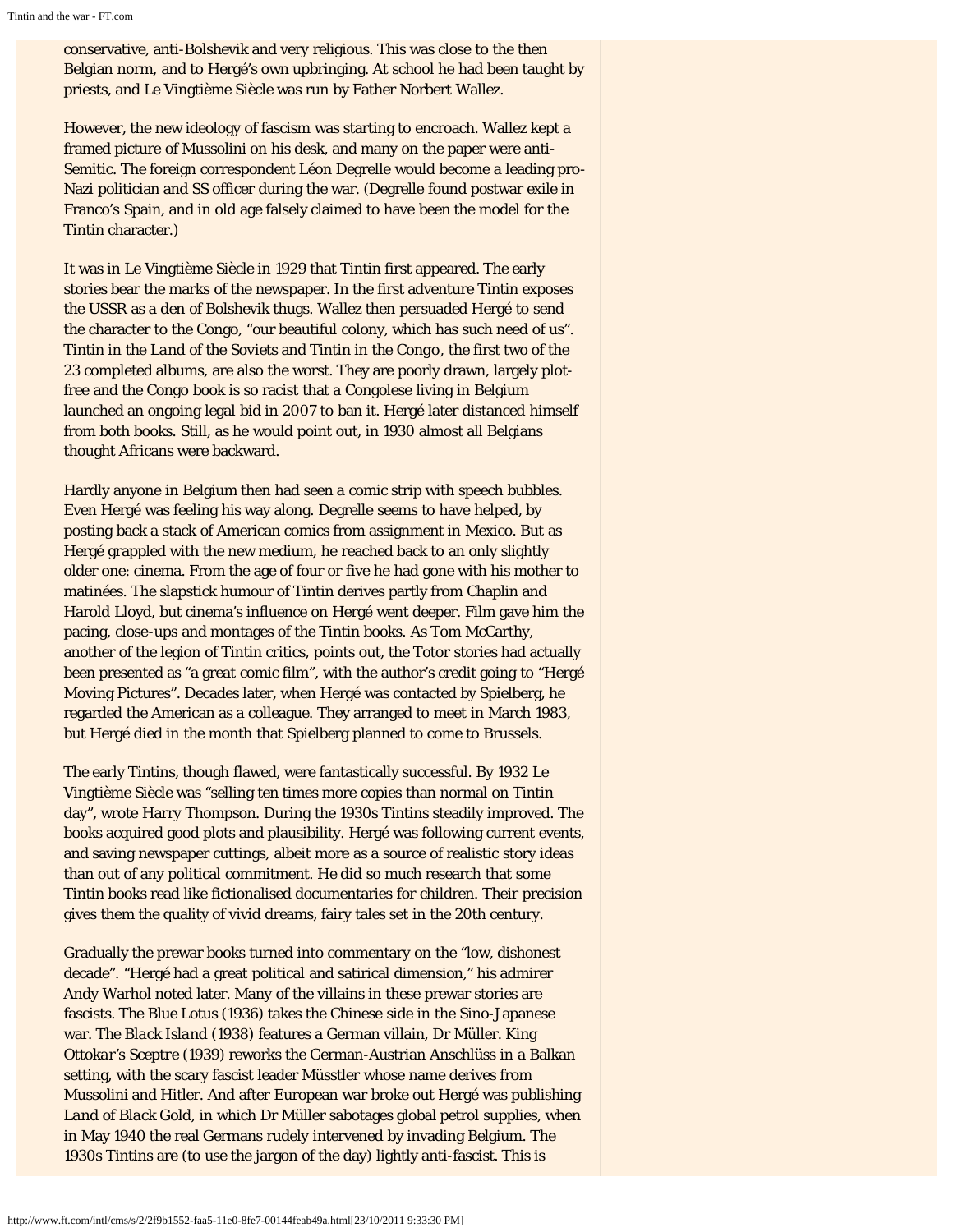surprising given where Hergé was publishing them, and worth remembering given what happened later.

In war, wrote Harry Thompson, Hergé was no Tintin. He didn't even seem to aspire to heroism. He had spent the first months of conflict in the Belgian army, mostly requisitioning bicycles, and when the Germans came he fled to France. After Belgium surrendered, King Léopold issued his famous summons to his countrymen: "Tomorrow we will return to work." Hergé did. He needed money. Because Le Vingtième Siècle had closed down he joined Le Soir, or as Belgians were already calling it, *Le Soir volé* (The Stolen Soir). Many of its journalists had resigned after the Nazi takeover. But Hergé liked Le Soir's massive circulation of 300,000, and any pro-Nazi paper could do with a dash of Tintin's popularity.

The war changed Tintin. From 1940 Hergé was going to write stories that couldn't get him into trouble. Adventures inspired by current affairs were out. During the occupation he barely drew a picture that even hinted at the war.

*The Crab with the Golden Claws* – the first Tintin under occupation, and the first of the three albums that went into Spielberg's film – gets Tintin on to uncontroversial territory fast. By page 12 he has left Europe on a ship. When he next reaches land, it's in the Sahara. All three albums chosen by Spielberg revolve around the sea – the safest place to visit for an artist under occupation, but also surely a focus of the dreams of the landlocked in an age when even Paris had become a forbidden land, and when the sardines that Hergé received from his Portuguese publisher in lieu of pay must have seemed like emissaries from another world. As Hergé later reflected on the war: "I kept drawing Tintin, the only difference being that he travelled in other directions."

And Tintin now travelled with other companions. Captain Haddock appears for the first time in the Crab story. When Tintin meets him, Haddock is effectively being held prisoner on his own ship by his wicked first mate Allan, who is feeding the alcoholic captain whisky to keep him from making trouble. Tintin and Haddock instantly team up.



The war seems to have forced Hergé inward into his own imagination, and Haddock is one of the best things he found there. The captain's alcoholism and swearing would be staple jokes of all subsequent Tintin books. Pretty much all writers on Tintin note that the main character is a cipher, a humourless twodimensional boy scout. "A blank domino," Hergé's friend, the philosopher Michel Serres, called him. Tintin therefore requires company. Prewar, he only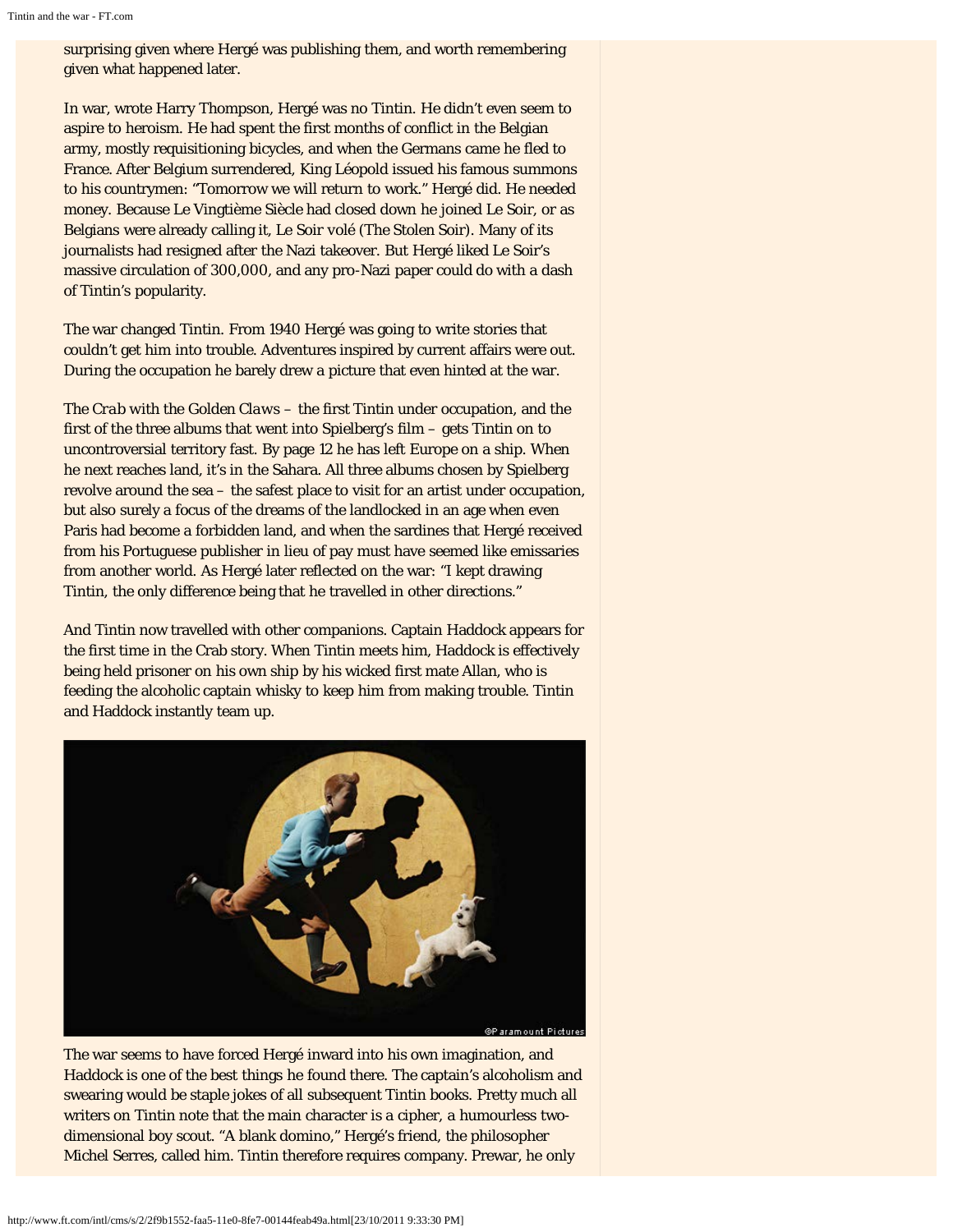had his dog, Snowy. Haddock (played by Andy Serkis in Spielberg's film) was much more interesting. Even Hergé seems to have come to prefer him to Tintin. And if Hergé was going to spend the war writing maritime stories, he needed a seaman.

**. . .**

*The Crab with the Golden Claws* is a wonderful book. Even as an adult reading it for research, you can't stop. Each frame is rich and yet painless to absorb, and drives you on to the next. The jokes never slacken the pace. Here is Tintin, after just eight pages, summing up events so far: "A tin + a drowned man + five counterfeit coins + Karaboudjan + a Japanese + a letter + a kidnapping = a real Chinese puzzle." The wartime paper shortage may perversely have helped teach Hergé not to waste a single frame. Asked years later to pick his best drawings ever, he chose two apparently unremarkable ones from *Crab* and *Red Rackham's Treasure*. Each, he explained, had driven the story forward with perfect economy. In war he had become a great storyteller. (Spielberg, who knows something about wartime Europe, must have given these matters some thought, but he isn't saying.)

When *The Crab with the Golden Claws* appeared as an album, the first edition sold out in two days. Le Soir must have been delighted with Hergé. The paper's photographs of Hitler and justifications of laws against Jews were rather less popular. Even after the newspaper shrank to four pages in 1942, it still found room for Tintin.

Hergé was now on a roll. "Everyone is after him and he is in top form," writes another biographer, Philippe Goddin. In summer 1942, just as the roundups of Belgian Jews were starting, Hergé embarked on *The Secret of the Unicorn*, the album he would consider his best until *Tintin in Tibet* (1960). *The Unicorn* is set entirely in the Brussels of his day, but Hergé never slips up: there isn't a uniform or wartime shortage to be seen. When Spielberg says of his film, "There will be no cell phones, no TV sets, no modern cars. Just timeless Europe," there is a reason why Hergé made it look timeless.

*The Unicorn*'s sequel, *Red Rackham's Treasure* (1944), is now probably Hergé's bestselling album. It introduces the last great character in Tintin: Cuthbert Calculus. The nutty deaf professor was modelled on the Swiss physics professor and balloonist Auguste Piccard, who taught in Brussels, where Hergé often encountered him on the street. Piccard's grandson, incidentally, is the balloonist Bertrand Piccard, who is now developing the world's first solarpowered plane. It's an idea that Hergé would have loved. The cartoonist was as keen on science as on travel: an inventor and a seaman sprang from him.

*The Unicorn* and *Red Rackham's Treasure* – and indeed Spielberg's film – turn on the story of Haddock's ancestor and fellow seaman, Sir Francis Haddock. In 1676 Sir Francis acquired a treasure in the Caribbean. Tintin and Haddock set out to find it.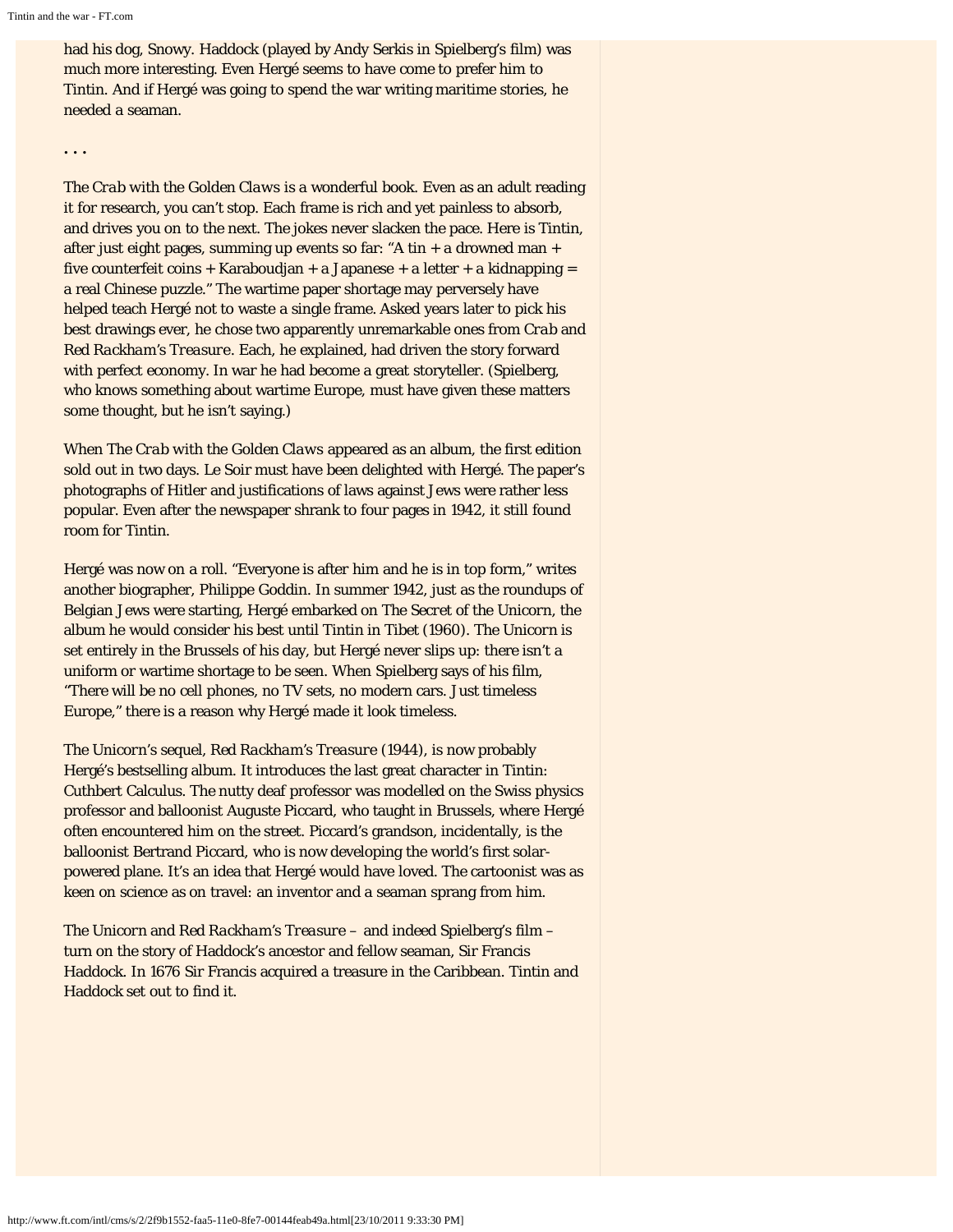

This apparently fantastical tale is in fact Hergé's father's autobiography reworked. Only after Hergé's death in 1983 did the vast critical apparatus discover the cartoonist's family story, which he had never discussed beyond his private circle.

It turned out that his father and uncle had been born in 1882 to an unmarried maid who worked in a château for a countess. As the Tintin historian Dominique Maricq told me, in a wink to the French politician: "It was a time when domestic workers had rather [DSK-esque liaisons](http://www.ft.com/intl/cms/s/0/19a8b23a-e1f6-11e0-9915-00144feabdc0.html#axzz1bB2fPIcz) with their bosses."

Nobody knows who the twins' father was. The gardener Philippe Remi, who gave the family its surname, met Hergé's grandmother only years after the boys were born. However, many suspect the twins' real father was of high birth, because the countess let the mother and boys live in her château until Alexis and Léon were 14, whereupon she summarily turfed them out into the lower middle classes.

One frequent visitor to the countess's château was Belgium's then king, Léopold II, founder of the Congo Free State. Michel Bareau, artistic director of Moulinsart, the company that owns the rights to Tintin, says it's "a kind of Belgian legend" that Léopold is Hergé's ancestor.

In *Unicorn* and *Red Rackham's Treasure*, Hergé wishfully rewrites his family's secret tale. The Haddock's ancestral mansion has been usurped by crooks, just as the Remis have been expelled from their rightful aristocratic home. However, Tintin and Haddock drive out the usurpers and find Sir Francis's treasure in Marlinspike. As in Hergé's own life, notes McCarthy, the secret is in the home. In a later Tintin story, McCarthy adds, we even see twin boys carved into the stone above the family blazon at Marlinspike.

After Hergé finished *Unicorn* he took a rare week's holiday, but spent most of it working. He spent the war working. He would even work on Sundays. Tintin was living for him. "I only have two hands," Hergé complained, and by spring 1944 he was sick from overwork. However, he proceeded with the drive of a man who knows he is in his prime. Through ceaseless drawing he was perfecting his own style: *ligne claire* or clear line. In *ligne claire* each object was equally clear, marked off with black lines, and usually in strong unmixed colours. Maricq says: "By chance, in this difficult period, he reached his graphic maturity."

The two Rackham stories – the first two Tintins translated into English, in 1952 – set up all future Tintin albums. The obstreperous Haddock, deaf Calculus and gormless Thomsons were the perfect comic combination. Hergé had created his Marx brothers. Tintin ceased to be the focus of the books, and became just one of a rich family of characters. For the next 30 years of stories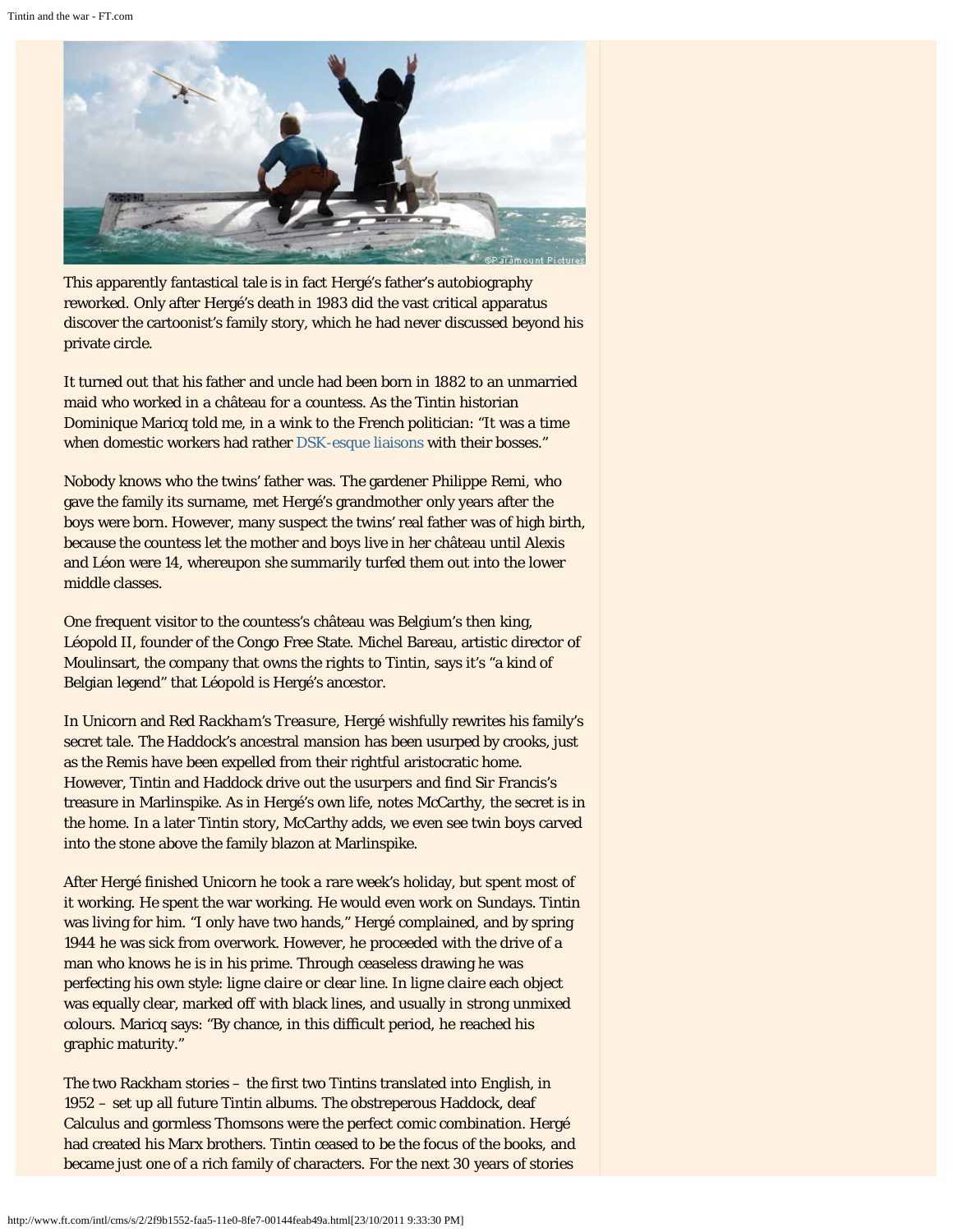he, Calculus and Haddock would live at Marlinspike in a male ménage, going off on adventures like a troop of scouts.

**. . .**

*Red Rackham's Treasure* concludes a period of productivity that Hergé would never again recapture. From 1941 through 1944 he had published a Tintin book a year, the last albums he would ever write virtually alone. From 1950 he had an entire studio working for him, and his father acting as business manager, yet from 1945 through 1976 he finished only nine more Tintins. "Until the end of the war he was a young man, he had lots of ideas," said his postwar collaborator Bob de Moor.

Hergé's wartime productivity is all the more impressive given how much else he was doing. In 1941 alone he wrote two Tintin plays (now lost), several stories featuring other characters, and two anti-Semitic caricatures to illustrate someone else's book of fables. Throughout he seems to have done his best to ignore the "absurd murder-fest", as he called the war in one contemporary letter. When an old friend berated him for working for Le Soir, Hergé accused him of "cheap patriotism" and wrote, "I am neither pro-German nor Anglophile." He positioned himself above the fray. His cheery Christmas card of Tintin and Snowy sending best wishes for 1944 sums it up. At least Tintin had had a good war.

Perhaps Hergé was escaping into his work to take his mind off the postwar reckoning. In private he joked that he'd be hanged as a collaborator. His last cartoon appeared in Le Soir on September 2, 1944, two days before British troops reached Brussels. Soon his enemies were publishing a parody, *Tintin in the Land of the Nazis*.

And yet there was nothing Nazi about Hergé. Perhaps the best way to understand his war is to compare him to another comic genius who got into trouble. The British novelist P.G. Wodehouse was living just across the Belgian border in Le Touquet in France when invading German soldiers found him in 1940. The next year, while Hergé was publishing the Crab story in Le Soir,



Hergé signing 'Tintin and the Picaros', his last album, in 1975

Wodehouse gave a series of humorous broadcasts on Nazi radio from Berlin. Britons erupted in fury. The powerful journalist Cassandra accused Wodehouse of "worshipping the Fuehrer". MPs called for him to be tried as a traitor.

The parallels between Wodehouse and Hergé are striking. Both clung as adults to a childish ideology: *scoutisme* for Hergé, the English public-school "play the game" code for Wodehouse. Both created a series of great prewar comic characters frozen in time. For over 50 years Wodehouse wrote Jeeves and Wooster stories and Hergé wrote Tintins, yet neither man's characters ever developed. "The peculiar mental atmosphere" of Wodehouse's books "shows little alteration since about 1925," wrote George Orwell in his 1945 essay, "In Defence of P.G. Wodehouse". Similarly, Tintin is forever "a boy with a 1930s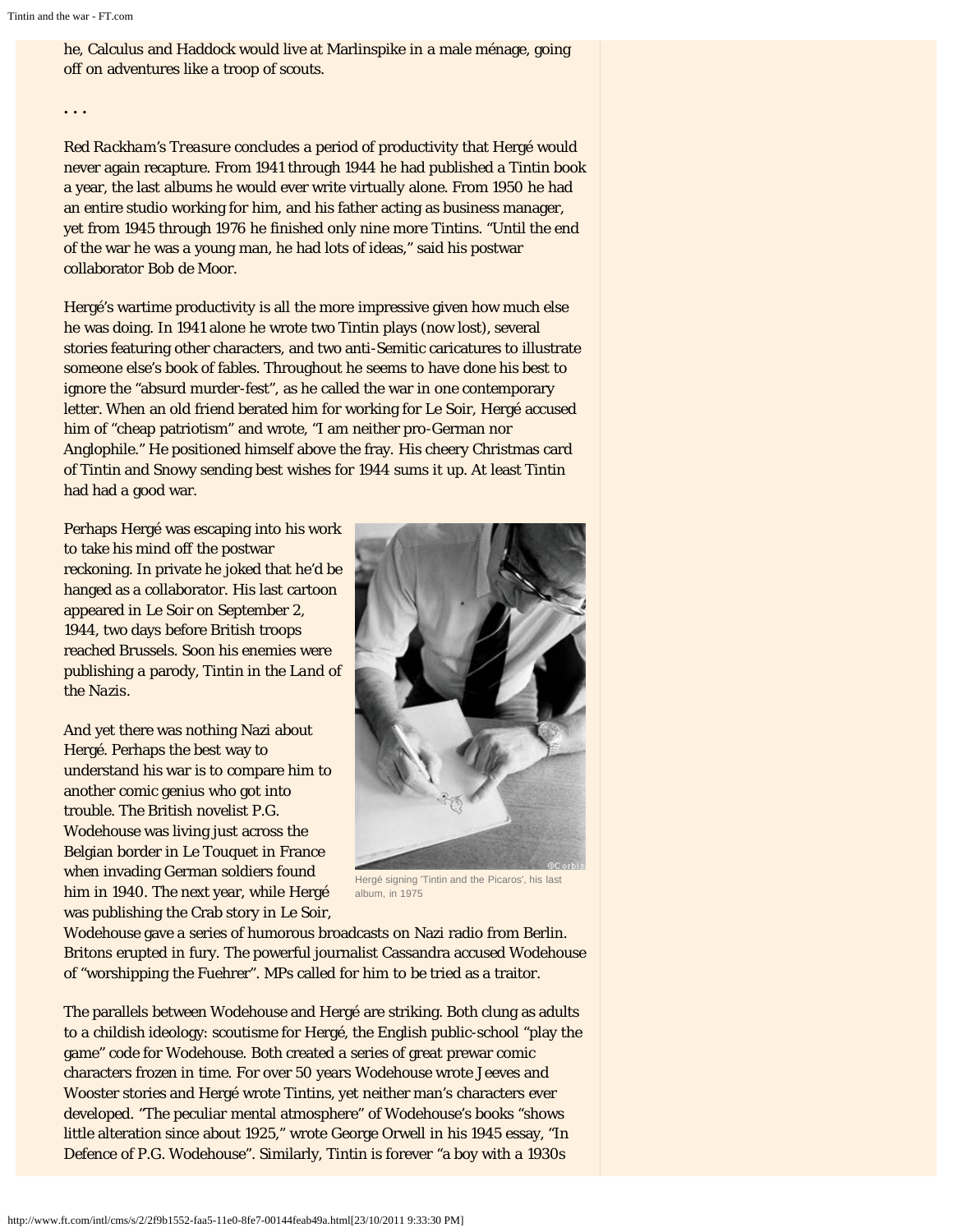hairstyle, who fights 1930s villains, in 1930s cars, without once disturbing his immaculate 1930s plus fours," wrote Harry Thompson.

Both Haddock and Wooster swan about in country mansions with servants. Both Haddock's butler Nestor and Wooster's Jeeves tactfully pick up after their drunken masters. In both Wodehouse and Hergé, the few female characters are noisy harridans. Tintin's world "is a universe of boys", admits Hergé in one late filmed interview; so is Wooster's.

Both authors satirised fascists. In 1938, while Hergé was creating Müsstler, Wodehouse produced Spode, leader of the "Black Shorts" and secret proprietor of the Eulalie Soeurs lingerie shop. Yet neither author was very interested in politics. That made both men easy targets for Nazi PR stunts. The Germans didn't need Wodehouse or Hergé to write propaganda. Lending some childish cheer to Nazi rule was enough. Both men were collaborators, but they weren't fascists.

Both eventually got off. "Hergé passed in and out of police hands four times. He was arrested by three resistance groups," writes Thompson. Famously, the public prosecutor finally decided it would be ridiculous to put "Tintin" in the dock. "Would I have had to subpoena his dog too?" he asked. Still Hergé struggled to obtain a "certificate of good conduct". Finally the Resistance hero and publisher Raymond Leblanc got him one. There was a price to pay: Leblanc set up Tintin magazine, and Hergé agreed to churn out new Tintin stories for it ad infinitum as a sort of indentured labourer.

Both Hergé and Wodehouse were eventually rehabilitated. In the early 1970s, just before the Briton got his knighthood, Belgium made Hergé an Officer of the Order of the Crown. Yet the war clung to him forever. Some Belgians never forgave him. Michel Bareau of Moulinsart says that as a child growing up in a family with a Resistance past, he was forbidden from reading Tintins. As late as last year Bart de Wever, leader of the main Flemish separatist party, took a jab at Hergé's war, citing it as an example of francophone Belgium's failure to examine its own collaboration.

Hergé suffered depressions for years after the war. In the early 1950s he worked through his own wartime experiences in Tintin books. In *The Calculus Affair* and the two Moon books, evil powers are trying to steal Calculus's inventions. Hergé seems to be identifying with the unworldly genius exploited by criminals. Also in the Moon stories, Calculus's assistant Frank Wolff is a traitor who almost manages to leave Tintin and friends stranded on the moon. But Wolff isn't a bad man, and finally saves the others by jumping into space. And so the Nazis shaped the postwar Tintin stories just as they had shaped the prewar and wartime ones.

Hergé said in his final interview that he had put his "whole life" into Tintin. The stories have sold somewhere over 200 million copies worldwide. Without the war they might never have been so good.

Bibliography:

Philippe Goddin, *Hergé: Lignes de vie* (Moulinsart, 2007); Dominique Maricq, *Hergé in His Own Words* (Moulinsart, 2010); Tom McCarthy, *Tintin and the Secret of Literature* (Granta, London); Harry Thompson, *Tintin: Hergé and*

.......................................................................